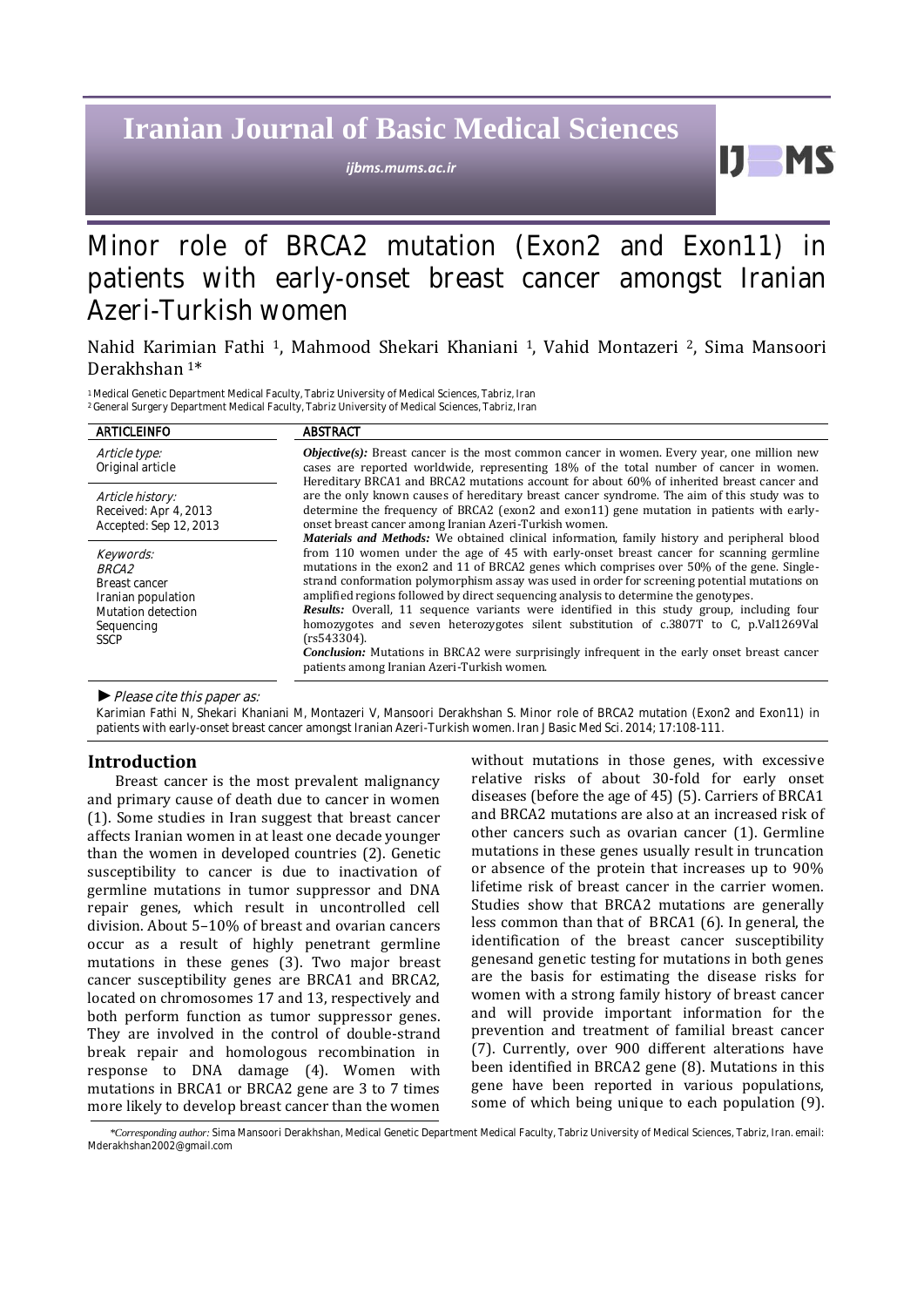| <b>Table 1.</b> Sequences of the utilized primers and Tm, PCR product sizes |  |  |
|-----------------------------------------------------------------------------|--|--|
|-----------------------------------------------------------------------------|--|--|

| No | Primer names | Primer sequences                       | Tm   | PCR.P |
|----|--------------|----------------------------------------|------|-------|
|    | Exon2-Fwd    | 5'-AATGCATCCCTGTGTAAGTGC -3'           | 54   | 161   |
|    | Exon2-Rev    | 5'-TCAATACCTGCTTTGTTGCAG-3'            |      |       |
| 3  | Exon11A-Fwd  | 5'-ATGGTTTTATATGCAGACACAGG -3'         | 55   | 159   |
| 4  | Exon11A-Rev  | 5'-TATATTCAAGGAGATGTCCGATTT            |      |       |
| 5  | Exon11B-Fwd  | 5'- GGTGCTGTGAAACTGTTTAGTGATA -3'      |      | 177   |
| 6  | Exon11B-Rev  | 5'- TCGGTTGTAATATCAGTTGGCATTTATTAT -3' | 58.7 |       |
|    | Exon11C-Fwd  | 5'-GACAAAAATCATCTCTCCGAAAA -3'         | 56   | 199   |
| 8  | Exon11C-Rev  | 5'- CATTGGATATTACTTTGGAAAAACTAG -3'    |      |       |
| 9  | Exon11D-Fwd  | 5'-CATAACCAAAATATGTCTGGATTGGAG -3'     | 57.9 | 186   |
| 10 | Exon11D-Rev  | 5'-TAATGAAGCATCTGATACCTGGAC            |      |       |
| 11 | Exon11E-Fwd  | 5'-GGGAGTGTTAGAGGAATTTGATTT -3'        | 54   | 269   |
| 12 | Exon11E-Rev  | 5'-TTCTGAAGAACCACCTTCAACA -3'          |      |       |

The cost and time required for mutation analysis are reduced considerably when founder mutations are identified for a specific ethnic group. The aim of this study was to determine the frequency of mutation in exon2 (the first translated exon of BRCA2 gene that have not previously been studied in Iran) and exon11 (which comprises over 50% of the gene) of BRCA2 gene in patients with early-onset breast cancer in Iranian Azeri-Turkish women.

# **Materials and Methods**

# *Acquisition of Clinical Information*

Corresponding clinical information about each proband and her family was obtained by a questionnaire and according to BRCA2 inheritance matter, pedigrees were designed. The questionnaire allowed specifying the family history, sex, the age of being diagnosed with breast cancer and bilateral or unilateral status. In addition, the questionnaire distinguished between ductal carcinoma *in situ* and invasive breast cancer in the proband.

# *Case selection*

Overall 110 patients with diagnosed breast cancer under the age of 45 were studied. Breast cancer cases with Iranian Azeri-Turkish ethnicity aged below 45, without the history of radiotherapy or smoking were included in this study. Only breast cancer pateints with primary breast tumor were included (Patients with their breast tumor mass being metastasis from other primary cancers were excluded from the study).

Twenty-one women with a familial history of breast cancer in their immediate families, and 89 women with sporadic breast cancer being referred from the department of Cancer Surgery Noor Nejat Hospital in Tabriz, Iran during 2011–2012 were selected for the study.

Peripheral blood samples (2 ml) from all patients were obtained in EDTA coated vials after giving the informed consents that was approved by the Ethical Committee of the Tabriz University of Medical Sciences.

#### *DNA isolation and mutation analysis*

Genomic DNA was extracted from peripheral blood lymphocytes by the salting-out method (10). Six sets of primers were designed to screen the exon2 and 11 of BRCA2 gene. The primers for amplifiction of exon2 produce a PCR product with 161bp. Primers for exon11 of BRCA2 were designed by hot point selection according to number of the times. A specific mutation has been recorded in BIC (Breast Cancer Information Core) database and their sequences and the size of PCR products are depicted as Table 1. We analyzed BRCA2 exons2 and 11 by single-strand conformation polymorphism (SSCP) assay after amplification of genomic DNA with forward and reverse primers of exon2, exon11A, exon11B, exon11C, exon11D and exon11E. PCRs were performed with genomic DNA containing  $50$  ng of extracted DNA,  $0.5$   $\mu$ l of both forward and reverse primers at 10 pmol/ $\mu$ l, 5  $\mu$ l of red master mix (AmpliconIII Cat#180301), and distilled water being added to a final volume of  $10 \mu$ . In order for amplification, each sample was denatured for 5 min at 95°C, followed by 32 cycles of denaturation at 95°C for 30 sec, annealing (at 57°C for primers 11A٫ 11C and 11D; at 58.4 °C for primer 11B; and at 59°C for primer 11E and primer 2) for 30 sec, with extension at 72°C for 30 sec, and a final extension step of 5min at 72°C on an Bio-Rad thermal cycler (My Cycler™ thermal cycler, USA). The PCR products were subsequently resolved by electrophoresis on 1% agarose gel and visualized using ethidium bromide.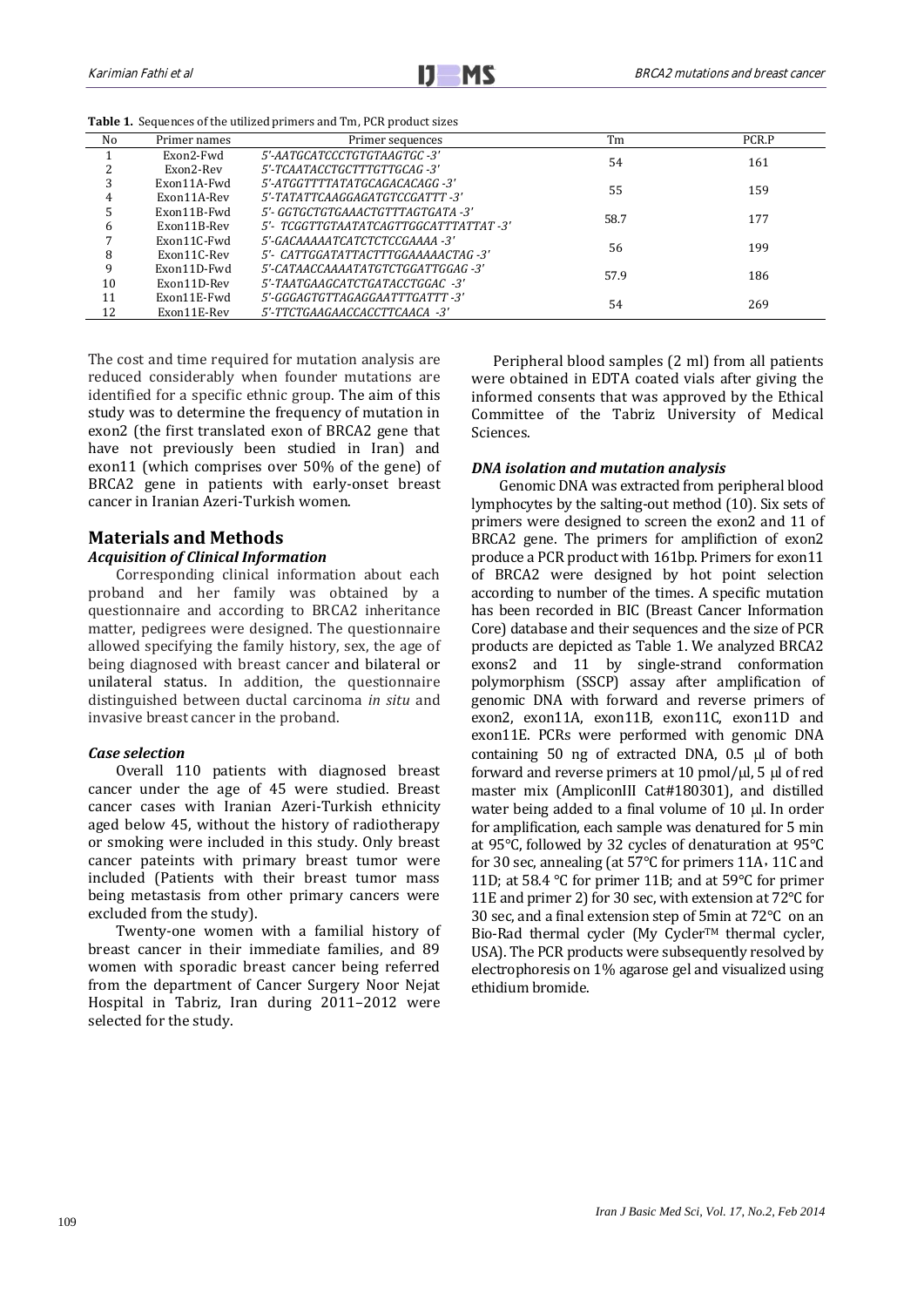

Figure 1. SSCP analysis of exon11B of the BRCA2 gene: A. PCR products of exon11B of the BRCA2 gene (lane 1: 100bp DNA ladder; lanes 2-13: patients PCR products); B. SSCP profiles (Lane 1: 50bp DNA ladder; lanes 2, 4, 5, 6 and 7: SSCP variant; lanes 3, 8, 9 and 10: normal SSCP pattern)



**Figure 2.** Sequencing analysis of SSCP variants. Shows DNA sequencing from positive PCR-SSCP samples (a. Normal patient sequence, b. Heterozygote patient sequence, and c. Homozygote patient sequence)

For the SSCP analysis, samples were diluted (1:1) in formamide dye (98% formamide, 10 mM NaOH, 0.05% bromophenol blue and 0.05% xylene cyanol). Eight μl of each sample was denatured for 10 min at 95°C, cooled rapidly on ice and separated on a non-denaturing 12% polyacrylamide gel [20 × 20 cm; containing 15ml acrylamide 40% (38.5-1.5 acrylamide: bisacrylamide), 10× TBE, 3% glycerol, 600 μl 10%APS, 40 μl TEMED], and run at 10-12.5 volts/cm for 16–20 hrs in 1x TBE at 4oC. The gel was subjected to silver staining in order to visualize the SSCP band patterns (Figure 1).

# **Results**

One hundred ten patients with early onset breast cancer (<45 age) were recruited for the study. The patient's ages ranged from 27 to 45 years with a mean age of 37±4 years. Out of 110 cases, 17% was familial breast or ovarian cancer and the remaining had not any related person diagnosed with breast or ovarian cancer.Except one case (0.9%)all of the patients had unilateral breast cancer.

In total, 11 sequence variants were identified in the study group, including 4 homozygotes and 7 heterozygotes of c.3807T to C, p.Val1269Val (rs543304) silent substitution (Figure2), being previously identified in other populations but not in North West of Iran and were reported to the BIC and NCBI databases. No frame shift or missense mutations were detected in any of the exons 2 and 11 of BRCA2 gene in early onset breast cancer patients in Iranian Azeri-Turkish women.

# **Discussion**

Differences in the incidence and the mortality of cancer result from the differences in genetics and epidemiologic risk factors. Germline mutations in BRCA1 and BRCA2 have been identified among many races and ethnic groups and the frequency of mutations varies between these groups. Some of the differences in cancer risks between the populations may be the result of founder mutations in such genes. when the founder mutations are identified in a specific ethnic group, the cost and time required for mutation analysis are reduced considerably (11). Some of these founder mutations can be observed in Ashkenazi Jewish breast cancer patients and it has been suggested that mutations in the BRCA genes among the Iranians might be different from that of other populations (12).